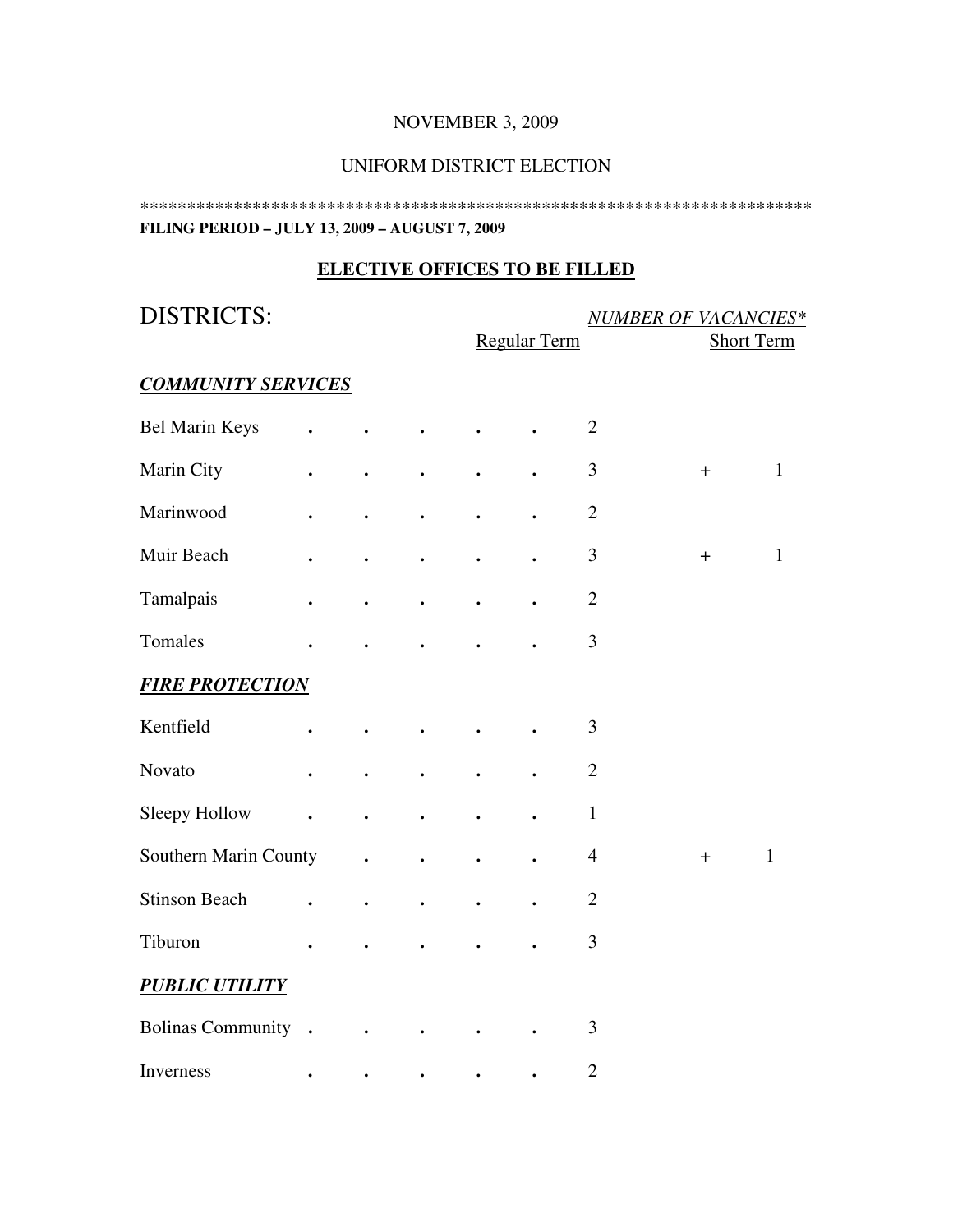## *NUMBER OF VACANCIES\**

|                            |                                  |                                                             |                                                                                                                                         |                           |                             | <b>Regular Term</b> | <b>Short Term</b> |              |
|----------------------------|----------------------------------|-------------------------------------------------------------|-----------------------------------------------------------------------------------------------------------------------------------------|---------------------------|-----------------------------|---------------------|-------------------|--------------|
| <b>SANITARY</b>            |                                  |                                                             |                                                                                                                                         |                           |                             |                     |                   |              |
| Alto                       | $\bullet$                        | $\bullet$ .<br><br><br><br><br><br><br><br><br><br><br><br> | $\bullet$ .<br><br><br><br><br><br><br><br><br><br><br><br><br><br><br><br><br><br><br><br><br><br><br><br><br><br><br><br><br><br><br> |                           |                             | $\overline{2}$      |                   |              |
| <b>Homestead Valley</b>    | $\bullet$ . The set of $\bullet$ | $\bullet$ . The second second second $\bullet$              |                                                                                                                                         | $\bullet$ .               |                             | $\overline{2}$      |                   |              |
| Las Gallinas Valley .      |                                  | $\bullet$ .                                                 | $\bullet$ .                                                                                                                             | $\bullet$                 |                             | 3                   |                   |              |
| Novato                     | $\bullet$                        | $\bullet$ . The set of $\mathcal{O}$                        | $\bullet$ and $\bullet$                                                                                                                 | $\bullet$                 |                             | 3                   |                   |              |
| Richardson Bay             | $\bullet$                        | $\bullet$ . $\bullet$                                       | $\bullet$                                                                                                                               | $\bullet$                 |                             | 3                   |                   |              |
| Sausalito-Marin City .     |                                  | $\bullet$ . The set of $\mathcal{O}(\mathbb{R}^d)$          | $\bullet$                                                                                                                               | $\bullet$                 |                             | 3                   |                   |              |
| District No. $5 - Tiburon$ |                                  | $\bullet$                                                   | $\bullet$ . $\bullet$                                                                                                                   | $\bullet$ . $\bullet$     |                             | $\overline{2}$      |                   |              |
| <b>COUNTY WATER</b>        |                                  |                                                             |                                                                                                                                         |                           |                             |                     |                   |              |
| North Marin Water          |                                  |                                                             |                                                                                                                                         |                           |                             | $\overline{2}$      |                   |              |
| <b>SCHOOLS:</b>            |                                  |                                                             |                                                                                                                                         |                           |                             |                     |                   |              |
|                            |                                  |                                                             |                                                                                                                                         |                           | <b>NUMBER OF VACANCIES*</b> |                     |                   |              |
| County Board of Education: |                                  |                                                             |                                                                                                                                         |                           |                             | Regular Term        | <b>Short Term</b> |              |
| Trustee Area No. 3         |                                  | $\bullet$ . The set of $\mathcal{O}(\mathbb{R}^d)$          | $\bullet$ . $\bullet$                                                                                                                   |                           |                             | 1                   |                   |              |
| Trustee Area No. 5         |                                  | $\mathbf{L}$                                                | $\mathbf{L} = \mathbf{L}$                                                                                                               | $\mathbf{L} = \mathbf{L}$ |                             | 1                   |                   |              |
| Trustee Area No. 6         |                                  | $\ddot{\phantom{0}}$                                        | $\ddot{\phantom{0}}$                                                                                                                    |                           |                             | $\mathbf{1}$        |                   |              |
| Dixie                      |                                  |                                                             |                                                                                                                                         |                           |                             | 3                   |                   |              |
| Kentfield                  |                                  |                                                             |                                                                                                                                         |                           |                             | $\mathfrak{Z}$      | $\ddot{}$         | $\mathbf{1}$ |
| Laguna Joint ***           |                                  |                                                             |                                                                                                                                         |                           |                             | $\overline{2}$      |                   |              |
|                            |                                  |                                                             |                                                                                                                                         |                           |                             |                     |                   |              |
| Lagunitas                  |                                  |                                                             | $\bullet$                                                                                                                               |                           |                             | $\mathfrak{Z}$      |                   |              |
| Larkspur                   |                                  |                                                             |                                                                                                                                         |                           |                             | $\mathfrak{Z}$      |                   |              |
| Lincoln                    |                                  |                                                             |                                                                                                                                         |                           |                             | $\mathbf{2}$        |                   |              |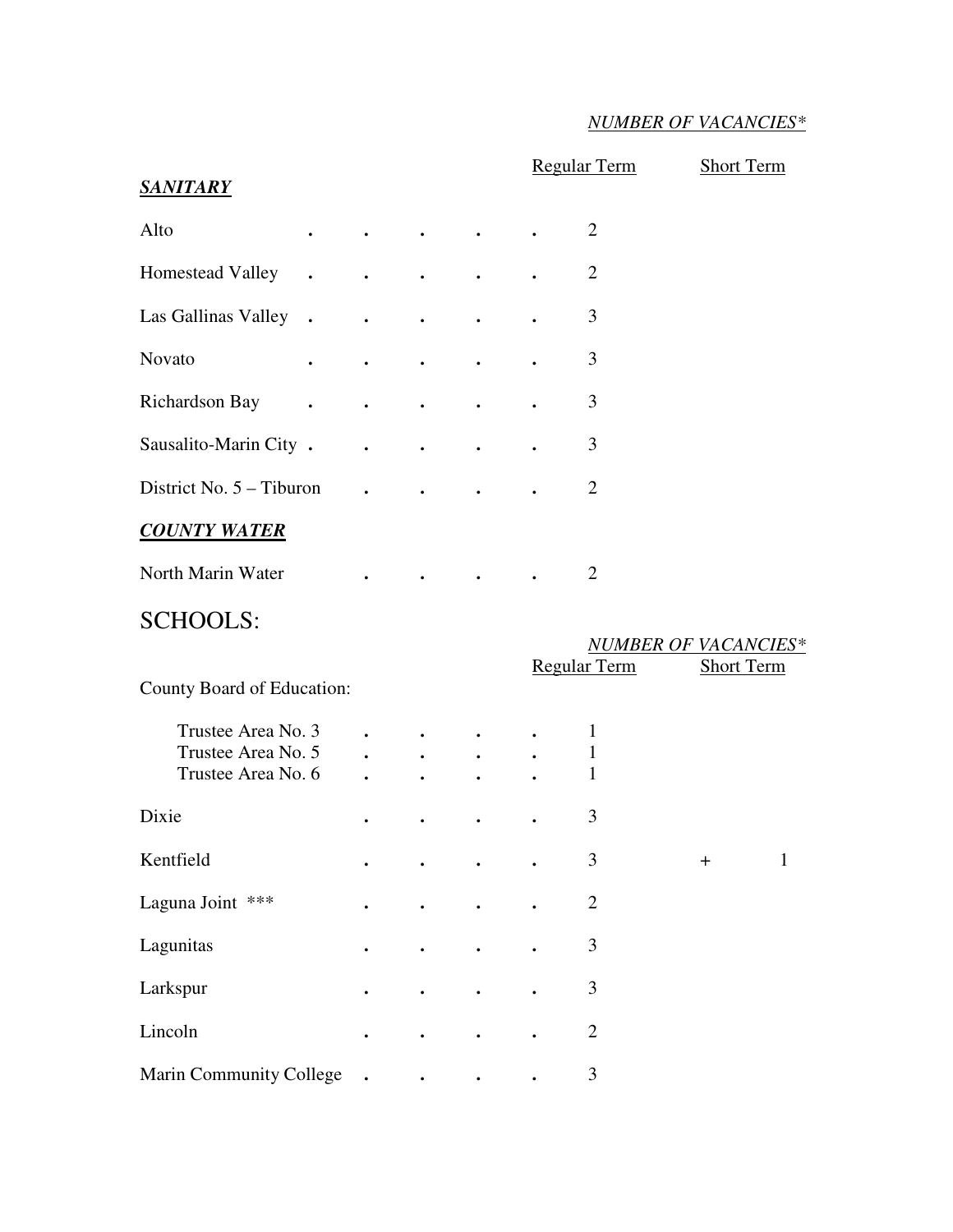### *NUMBER OF VACANCIES\**

|                                                                |                        |                        |                        | <b>Regular Term</b> |           |                                | <b>Short Term</b> |              |  |
|----------------------------------------------------------------|------------------------|------------------------|------------------------|---------------------|-----------|--------------------------------|-------------------|--------------|--|
| Mill Valley                                                    | $\bullet$              | $\bullet$              | $\bullet$              |                     |           | 3                              |                   |              |  |
| Nicasio                                                        |                        |                        |                        |                     |           | $\overline{2}$                 |                   |              |  |
| Novato Unified                                                 | $\bullet$              |                        |                        |                     |           | 3                              |                   |              |  |
| Reed Union                                                     | $\bullet$              | $\bullet$              | $\bullet$              | $\bullet$           |           | 3                              |                   |              |  |
| Ross                                                           | $\bullet$              | $\bullet$              | $\bullet$              | $\bullet$           |           | 3                              |                   |              |  |
| <b>Ross Valley</b>                                             | $\bullet$              |                        |                        |                     |           | $\overline{2}$                 |                   |              |  |
| San Rafael **                                                  | $\bullet$              |                        |                        |                     |           | $\overline{2}$                 |                   |              |  |
| Shoreline Unified:<br>Trustee Area No. 1<br>Trustee Area No. 2 | $\bullet$<br>$\bullet$ | $\bullet$<br>$\bullet$ | $\bullet$<br>$\bullet$ | $\bullet$           | $\bullet$ | $\overline{2}$<br>$\mathbf{1}$ | $+$               | $\mathbf{1}$ |  |
| Tamalpais Union High                                           | $\bullet$              |                        | $\bullet$              |                     |           | 3                              |                   |              |  |
| Union Joint ***                                                |                        |                        | $\bullet$              |                     |           | $\overline{2}$                 |                   |              |  |